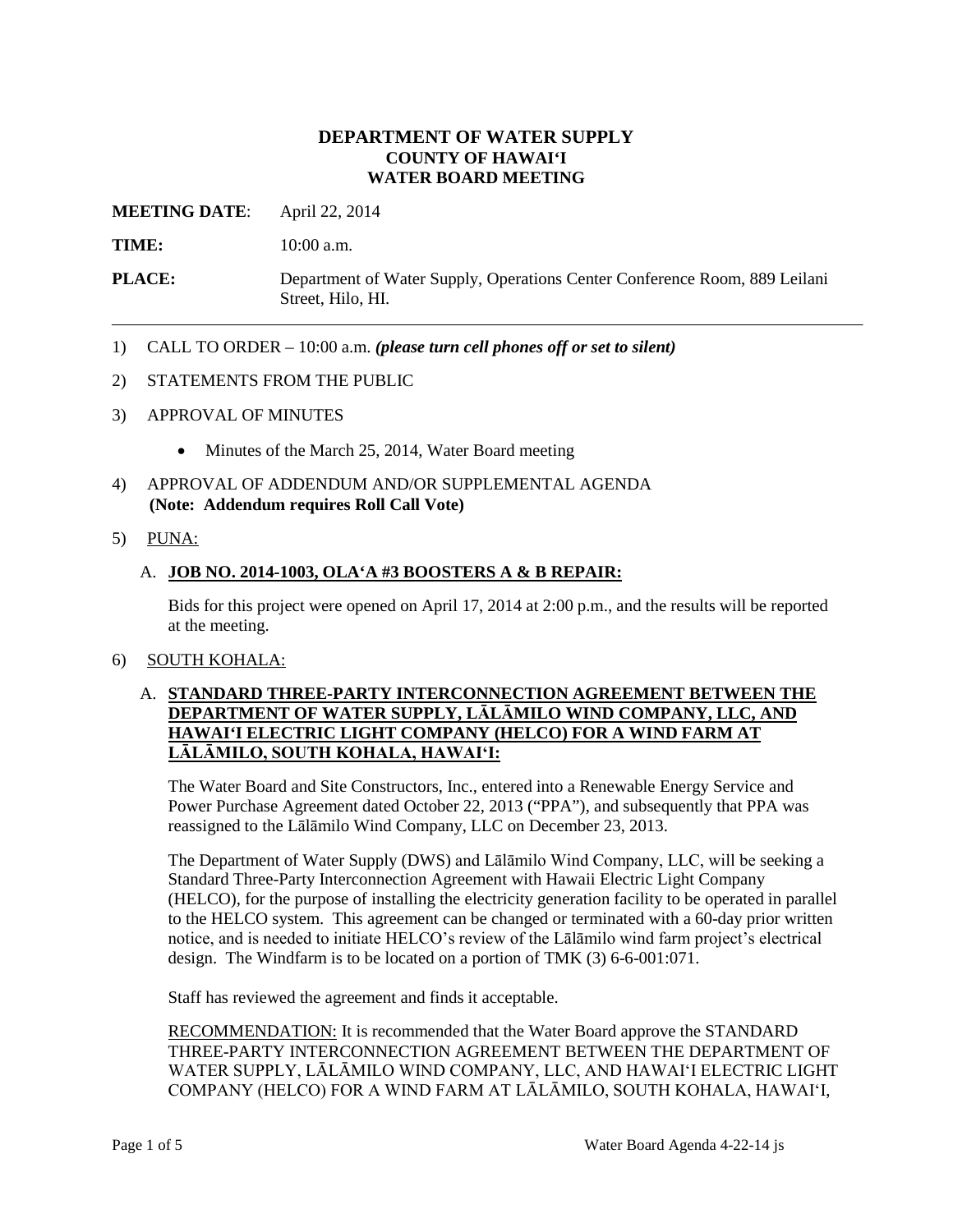and that either the Chairperson or Vice-Chairperson be authorized to sign the document, subject to review as to form and legality by Corporation Counsel.

## 7) NORTH KONA:

## A. **JOB NO. 2014-1005, KAHALU'U SHAFT PUMP #3 REPAIR:**

Bids for this project were opened on April 17, 2014 at 2:30 p.m., and the results will be reported at the meeting.

B. **DISCUSSION OF DRAFT RESPONSE FROM WATER BOARD REGARDING THE COMMISSION ON WATER RESOURCE MANAGEMENT'S REQUEST FOR CONSULTATION ON THE KALOKO-HONOKŌHAU NATIONAL PARK SERVICE PETITION TO DESIGNATE KEAUHOU AQUIFER SYSTEM AREA (NORTH KONA), HAWAII AS A GROUND WATER MANAGEMENT AREA:**

For discussion and possible action.

#### C. **EXECUTIVE SESSION RE: DRAFT RESPONSE FROM WATER BOARD REGARDING THE COMMISSION ON WATER RESOURCE MANAGEMENT'S REQUEST FOR CONSULTATION ON THE KALOKO-HONOKŌHAU NATIONAL PARK SERVICE PETITION TO DESIGNATE KEAUHOU AQUIFER SYSTEM AREA (NORTH KONA), HAWAII AS A GROUND WATER MANAGEMENT AREA:**

The Water Board anticipates convening an executive meeting, closed to the public, pursuant to Hawai'i Revised Statutes, Sections 92-4, 92-5(a)(4), for the purpose of consulting with the Water Board's attorney on questions and issues pertaining to the Water Board's powers, duties, privileges, immunities and liabilities.

## D. **JOB NO. 2013-994, KEAHUOLŪ (QUEEN LILI`UOKALANI TRUST) DEEPWELL REPAIR:**

The contractor, Beylik Drilling and Pump Service, Inc., has requested a contract time extension from May 14, 2014 to August 14, 2014. The contractor has been unable to begin work on this repair due to system demand requirements while repairs are being conducted on the Hualālai Deepwell, which is part of the same water system. To ensure sufficient capacity to meet demand, repairs to the Hualālai Deepwell must be completed before taking Keahuolū Deepwell off-line for repairs.

*Note: There is no additional cost associated with this time extension.*

 $1<sup>st</sup>$  time extension – 92 calendar days

RECOMMENDATION: It is recommended that the Board approve a contract time extension to Beylik Drilling and Pump Service, Inc., of 92 calendar days for JOB NO. 2013-994, Keahuolū (Queen Lili`uokalani Trust) Deepwell Repair. If approved, the contract completion date will be revised from May 14, 2014 to August 14, 2014.

# E. **JOB NO. 2013-995, KAHALU'U D DEEPWELL REPAIR & IMPROVEMENTS:**

The contractor, Derrick's Drilling and Pump Services, LLC, is requesting to address the Board to appeal the Department's decision to deny a time extension for JOB NO. 2013-995, KAHALU'U D DEEPWELL & IMPROVEMENTS.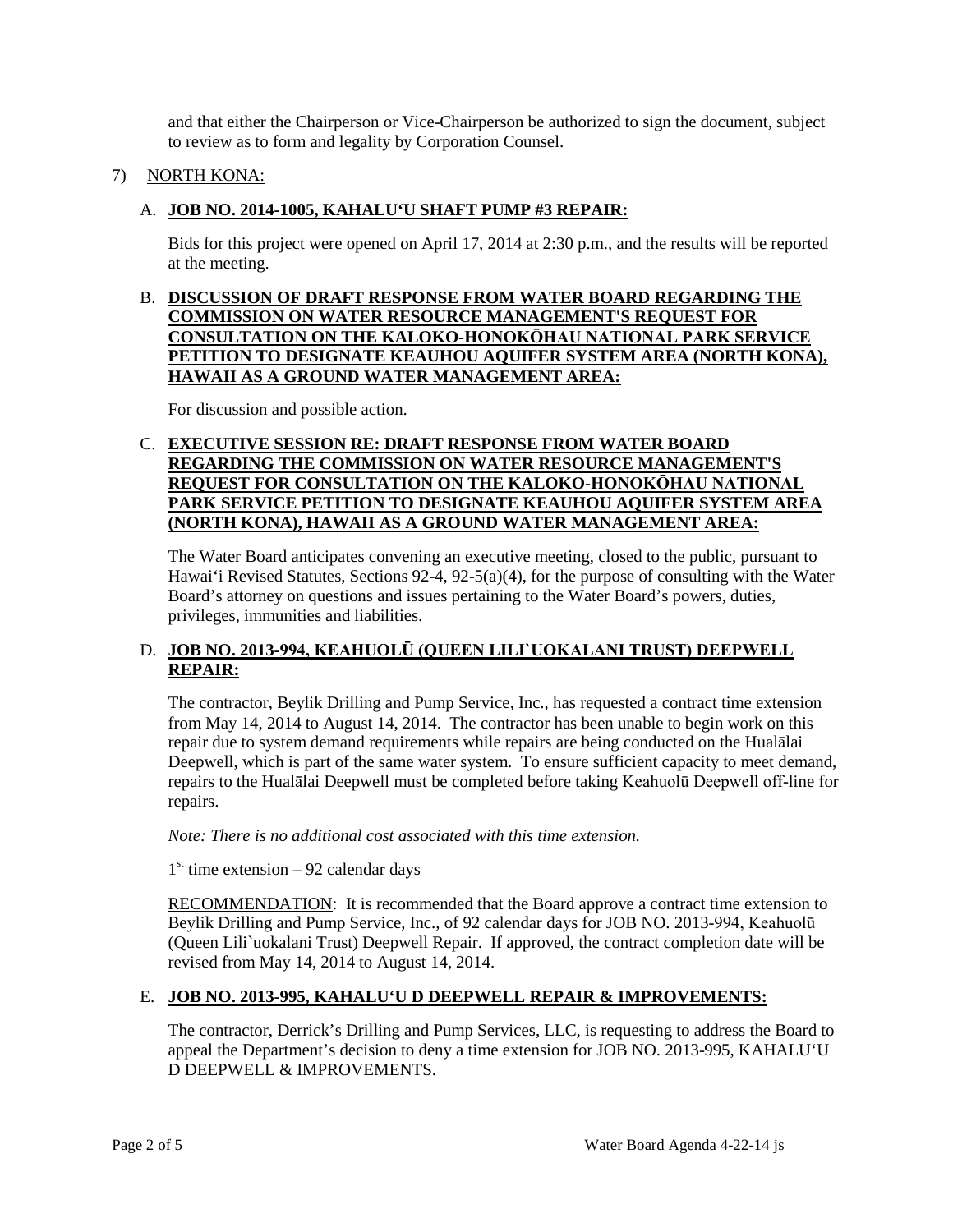## F. **NOTICE OF FIRST ASSIGNMENT OF EQUIVALENT UNITS UNDER WATER AGREEMENT (LA 10, TMK (3) 7-8-010-078 AND LA 26, TMK (3) 7-8-010-004) DATED APRIL 4, 2012:**

Kamehameha Investment Corporation (KIC) and the Trustees of the Estate of Bernice Pauahi Bishop (KS) are requesting to assign equivalent units in accordance with the Water Agreement dated April 4, 2012 and executed with the Water Board. The assignments are requested as follows:

| <b>Parcel</b>                     | <b>Pre-Assignment</b> | Post-Assignment      |
|-----------------------------------|-----------------------|----------------------|
| LA 10, TMK (3) 7-8-<br>010-078    | 291 Equivalent Units  | 150 Equivalent Units |
| LA 10A, TMK (3) 7-8- 0<br>010-090 |                       | 40                   |
| LA 1, TMK (3) 7-8-<br>010-044     | $\Omega$              | 101                  |
| LA 26, TMK (3) 7-8-<br>010-004    | 349                   | 349                  |
| <b>Total</b>                      | 640                   | 640                  |

Section 3 of the 2014 Water Agreement provides for the reassignment of equivalent units. All parcels indicated on the above table are included in Exhibit 1-1 of the agreement. Further, the term of the agreement is for 20 years, or until 2032.

RECOMMENDATION: It is recommended that the Water Board approve the requested assignment, and authorize the Chairperson or Vice-Chairperson to sign the approval form, subject to review as to form and legality by Corporation Counsel.

# 8) MISCELLANEOUS:

# A. **DEDICATION OF WATER SYSTEMS**:

The Department received the following documents for action by the Water Board. The water systems have been constructed in accordance with the Department's standards and are in acceptable condition for dedication.

## **1. GRANT OF EASEMENT AND BILL OF SALE**

Project Name: Keāhole Gardens PUD Subdivision Application No. 07-000698 Grantor/Seller: Keāhole Gardens Limited Partnership Tax Map Key: (3)7-3-054: 010, 043 and 044 No. of Lots: 13 Zoning: RS10 Facilities Charge: \$55,000 Date Paid: 03/24/2011 Final Inspection Date: 06/02/2010 Water System Cost: \$67,516.00

- **2. WARRANTY DEED (IN LIEU OF CONDEMNATION)** Grantor: Akalea, LLC Tax Map Key: (3) 2-5-065: 037 (Lot 37, "Tank Site")
- **3. AMENDMENT OF GRANT OF NON-EXCLUSIVE EASEMENT AND BILL OF SALE**

Kona International Airport at Keāhole, Hawai'i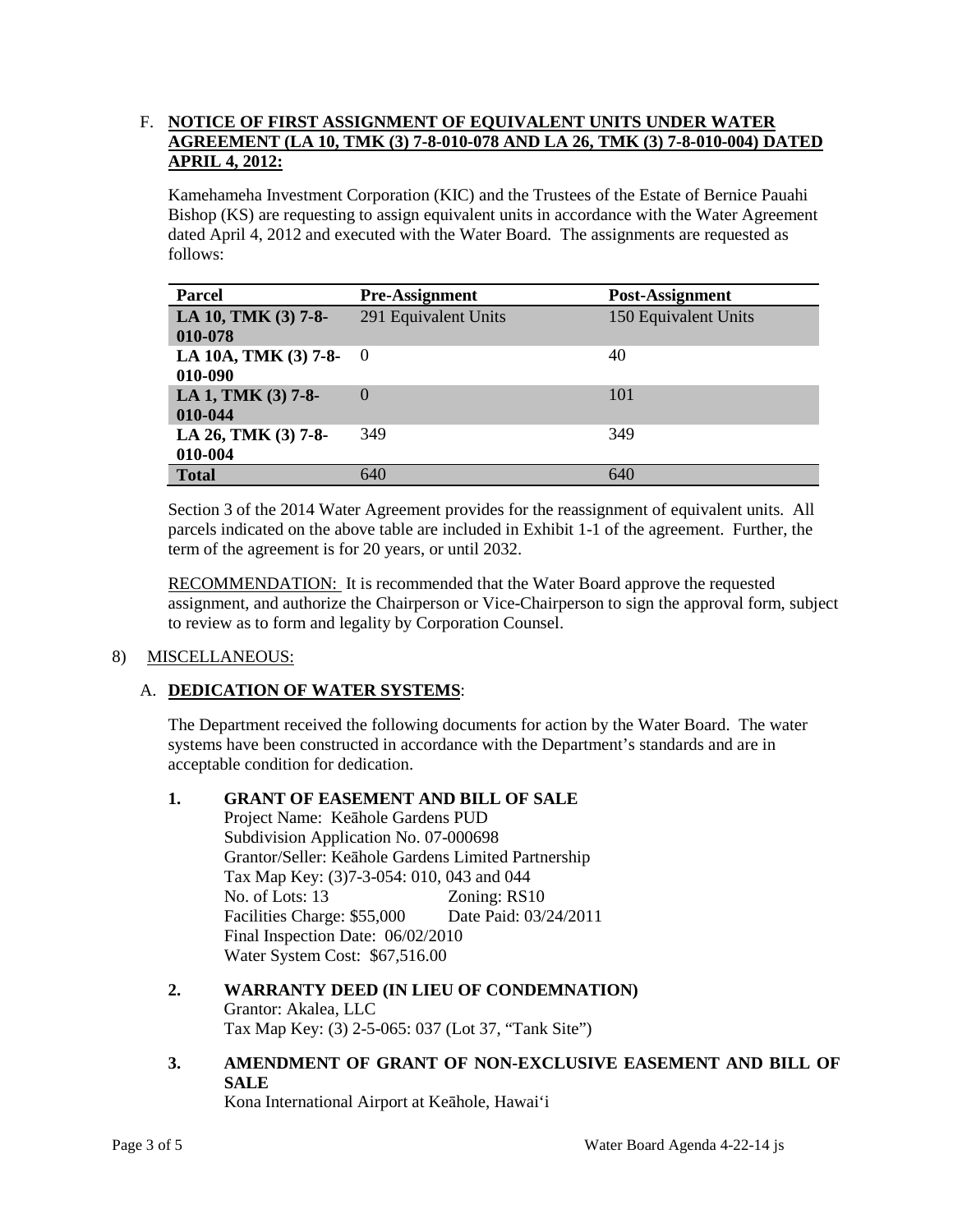Grantor/Seller: State of Hawai'i Department of Transportation -- Airports Division Tax Map Key: (3) 7-3-043: 001, 002, 003, (which includes parcels 006-018, 022-035, 037, 038, 040-050, 052-059, 062, 064, 095-097 and 103-105) and 7-2-005: 007 Facilities Charge: N/A Date Paid: N/A Final Inspection Date: 4/14/14 Water System Cost: \$58,820.00

RECOMMENDATION: It is recommended that the Water Board accepts these documents subject to the approval of the Corporation Counsel, and that either the Chairperson or the Vice-Chairperson be authorized to sign the documents.

## B**. DEPARTMENT'S OPERATING AND CAPITAL IMPROVEMENT BUDGETS FOR FISCAL YEAR 2015:**

The Department's FY2015 Operating and CIP Budgets totaling \$52,188,000.00 and \$32,155,000.00, respectively, have been distributed for the Board's review. Operating revenues include a 2.7% rate increase provided for by the 2010 RW Beck rate study. Consumption is not expected to change from estimates for the current year. Power costs are estimated at \$23,000,000.00, and salaries include increases based on negotiated bargaining unit contracts.

**RECOMMENDATION:** It is recommended that the Water Board approve the Department's FY 2015 Operating budget and 5-year C.I.P. budget for Fiscal Years 2015-2019 on this second of two readings.

# C. **AD HOC COMMITTEE REPORT ON STATUS OF SB3094, SD2, HD2, REGARDING THE PLACEMENT OF AUTOMATIC LIENS ON PROPERTY FOR WATER AND WASTEWATER DELINQUENCIES:**

The Ad Hoc Committee will report on the progress of SB3094, SD2, HD2, and upcoming hearings.

# D. **MONTHLY PROGRESS REPORT**:

Submission of Progress Report of Projects by the Department. Department personnel will be available to respond to questions by the Board regarding the status/progress of any project.

# E. **REVIEW OF MONTHLY FINANCIAL STATEMENTS:**

Submission of financial statements and information relating to the financial status of the Department. Department personnel will be available to respond to questions by the Board relating to the financial status of the Department.

#### F. **MANAGER-CHIEF ENGINEER'S QUARTERLY REPORT:**

Report on the first quarter of 2014 by the Manager-Chief Engineer, with discussion.

# G. **MANAGER-CHIEF ENGINEER'S REPORT:**

The Manager-Chief Engineer will provide an update or status on the following:

- 1) Pu'ukala/Kona Ocean View Properties Subdivision Improvement District Update
- 2) Waikoloa Reservoir No. 1 Update
- 3) Kawailani Tank Update
- 4) Energy Management Analyst Update
- 5) Public Information and Education Specialist Update